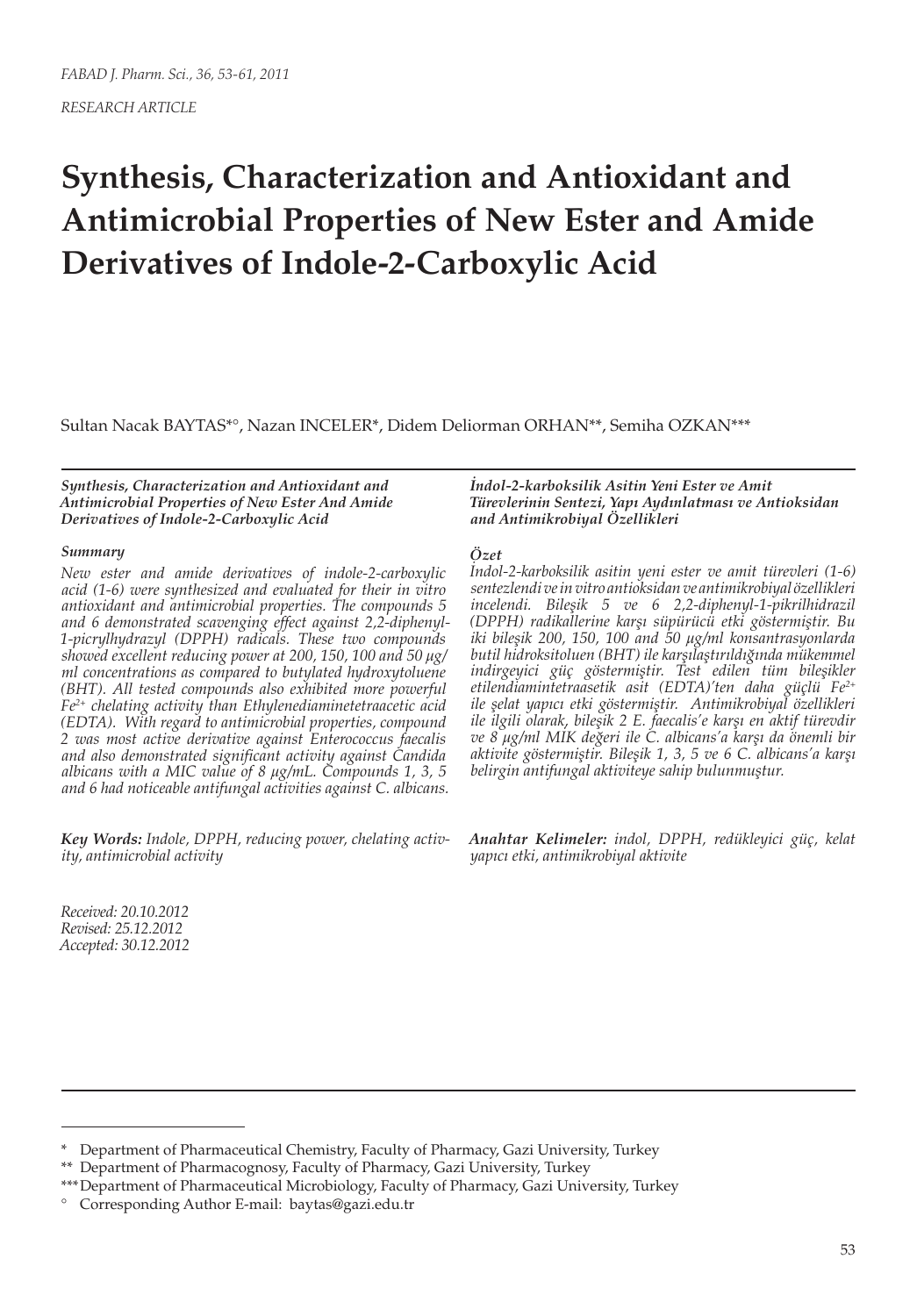### **INTRODUCTION**

Free radicals are continuously produced as side products through enzymatic reactions in normal metabolic pathways. Sometimes these free radical side products penetrate through active sides of enzymes and reacting with molecular oxygen, form free oxygen radicals. Reactive oxygen species (ROS) formed in the cells can be removed through "antioxidant defense systems" or "antioxidants" in short. When there are more ROS produced then the ones removed by the cellular defense system, it is defined as oxidative stress. It is thought that oxidative stress, cell injuries caused by free oxygen radicals; contribute in complications for several chronic diseases. In cases such as atherogenesis, emphysema/bronchitis, Parkinson disease, Duchenne type muscular dystrophy, preeclampsia in pregnancy, cervix cancer, liver disease (hepatopathy) due to alcolism, hemodialysis, diabetes mellitus, acute renal failure, Down's syndrome, aging, retrolental fibroplasia, cerebrovascular disorders, ischemia/reperfusion injuries, oxidative stress is considered to play a role in their pathogenesis (1, 2).

As the role of oxidative stress in the pathogenesis of the diseases is understood, studies were focused on this area. In oxidative stress works, increases in free radicals or inadequacy of antioxidant defense systems are investigated. For this reason, methods suitable for analysis of several materials such as serums, erythrocytes and cell samples have been developed (3, 4).

Indole derivatives are very common in the body and the diet, and synthetic and natural products containing indole moieties are an important class of therapeutic agents (5, 6). Tryptamin, serotonin, methoxytryriptamin, melatonin, indoleacetic acid, indolepropionic acid, L-tryptophan and the tetrahydro-beta-carboline indol alkaloids are draw attention as radical scavengers and anti-oxidant compounds. In the last decades, antioxidant activity of synthetic indole derivatives and their possible activity mechanisms have been studied. The antioxidant profiles of congeners at the 2nd or 3rd positions of the indole ring were found to be similar.

Indole structure especially substitution of 2-position of indole influence the antioxidant efficacy in biological systems (7). Indole-2-carboxamide derivatives are stronger inhibitors for lipid peroxidation than indole-3-carboxamides. N-Substituted indole-2/3 carboxamide and also ester derivatives show potent antioxidant activity against superoxide radical (8- 10). Inhibitor effect on lipid peroxidation of 2-phenyl indole derivatives was found as potent as BHT and compounds bearing electron-withdrawing groups showed the highest reduction in lipid peroxidation values (11).

Since the introduction of penicillin in the 1940s, antibiotics have had a history of success in controlling morbidity due to infectious diseases. But, as a consequence of frequent use, bacterial resistance to known classes of antibiotics has become a severe global problem in recent years and presents a continuous clinical challenge (12-14). Thus, an urgent need for new potent classes of antibiotics with novel modes of action persists.

Some indole-containing compounds were known to have antibacterial activities (15). Cumarin containing indole derivatives exhibited good to excellent in vitro activities against *Staphylacoccus aureus* and *E. faecium* including drug-resistant Gram-positive bacterial pathogens methicillinresistant *S. aureus* (MRSA) and vancomycinresistant enterococci (VRE) (16). Bis(indole) alkaloids were found as important key structures for the treatment of *S. aureus* infections via inhibition of sortase A (SrtA) activity (15). In addition, 1*H*-indole-4,7-dione derivatives showed potent antifungal activity against *Candida krusei*, *Candida neoformans*, and *Aspergillus niger* (17). Substituted pyrazino[1,2-a]indole was found to have antibacterial activity against pathogenic strains of *S. aureus*, *Salmonella typhi*, *Pseudomonas aeruginosa*, *Streptomyces thermonitrificans* and *Escherichia coli* (18). Moreover, indole-substituted 2,5-dihydro-1H-2,5-pyrrolediones were found to have antibacterial activity against resistant strains of *S. aureus*, *Mycobacterium smegmatis* and some other Gram positive bacteria and it is found that the activity of compounds against *S. aureus* and *M. smegamtis*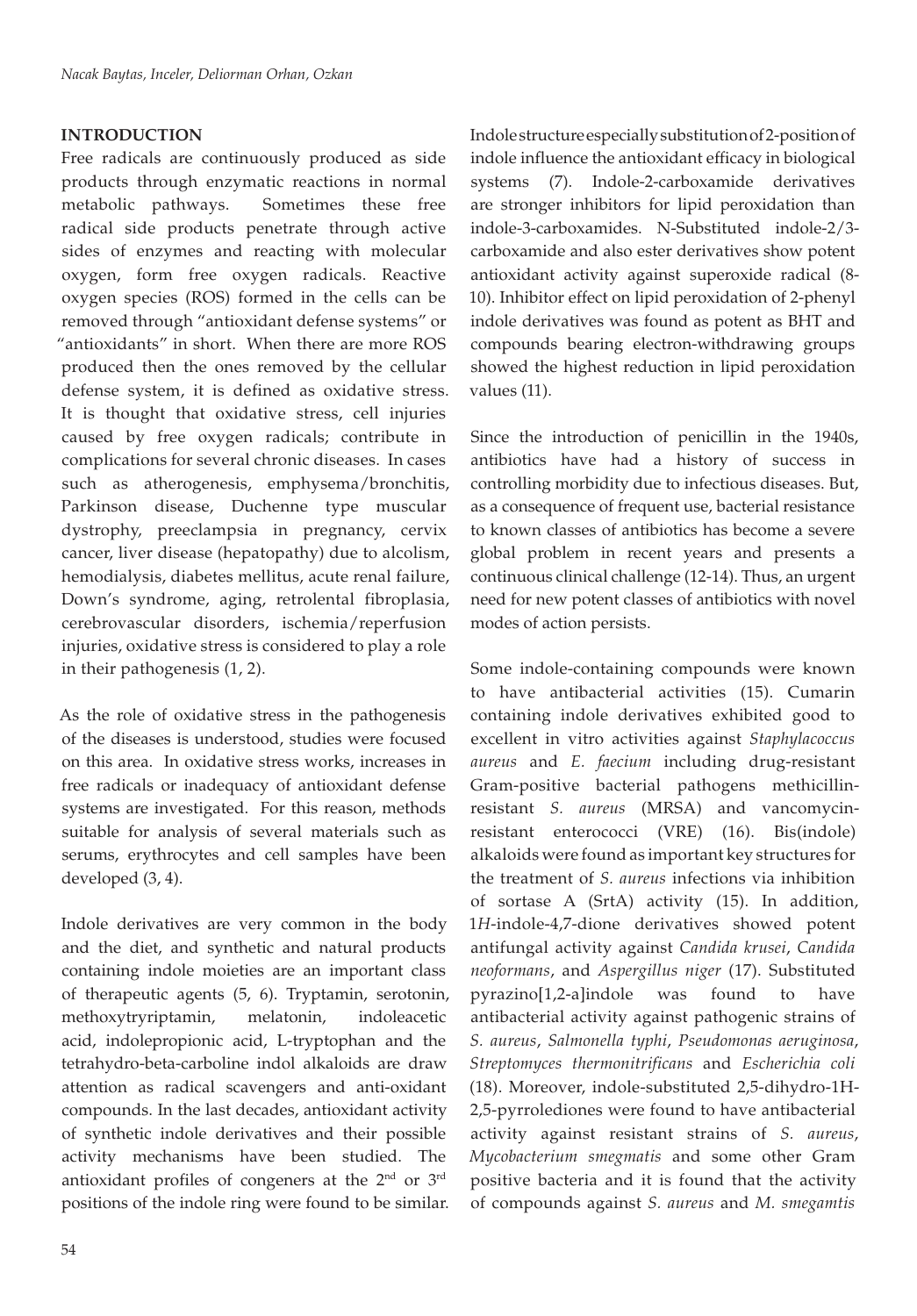improves by increasing hydrophobic properties as well as by hydrogen bond acceptors, depending on their distance from the indole-2-position (19). Ethyl 6-bromo-5-hydroxy-1*H*-indole-3-carboxylate derivatives display a variety of biological effects, such as antiviral effect, immunostimulative effect, and interferon-induced activity. In support of these findings, ethyl 1*H*-indole-3-carboxylate derivatives examined for their anti-HCV activities and found as promising leads (20).

In view of the above observations, in this study, some of ester and amide derivatives indole-2-carboxylic acid were prepared in order to evaluate their *in vitro* antioxidant properties by determining DPPH free radical scavenging activity and measuring their ability of chelating on metal ions and reducing power. Antimicrobial activities of title compounds were also tested using micro dilution method.

### **EXPERIMENTAL**

### **Chemistry**

The chemical reagents used in synthesis were purchased from Sigma (Germany) and Aldrich (US). Mueller Hinton Agar (MHA) (Merck), Mueller Hinton Broth (MHB) (Merck), Sabouraud Dextrose Agar (SDA) (Merck), RPMI-1640 medium with L-glutamine (Sigma), 3-[N-morpholino] propansulfonic acid (MOPS) (Sigma), 96 well microplates (Falcon), transfer pipette (Biohit), ciprofloxacin (Sigma), fluconazole (Nobel), dimethylsulphoxide (DMSO) (Riedel de Haen) were used for antimicrobial study. The reactions were monitored by thin-layer chromatography (TLC) using Merck silica gel plate (60 F254, 0.25 mm), and TLC plates were visualized by fluorescence quenching under UV light (254 nm). Melting points were determined by an SMP-II Digital Melting Point Apparatus and are uncorrected. <sup>1</sup>H-NMR spectra were recorded in CDCl<sub>3</sub> or DMSO- $d_6$  on a Varian Mercury 400 MHz FT-NMR spectrometer using tetramethylsilane as the internal standard at the NMR facility of the Faculty of Pharmacy, Ankara University. All chemical shifts were recorded as δ (ppm). IR spectra were obtained using a Perkin Elmer Spectrum 400 FTIR/FTNIR spectrometer equipped with a Universal ATR Sampling Accessory.

High resolution mass spectra data (HRMS) were collected using a Waters LCT Premier XE Mass Spectrometer operating in ESI (+) method, also coupled to an AQUITY Ultra Performance Liquid Chromatography system.

# **General procedure for the synthesis of 1***H***-indole-2-carboxylic acid ester and amide derivatives 1-6**

To a solution of indole-2-carboxylic acid (1 mmol) and phenol or amine derivative (1 mmol) in dichloromethane (DCM) (10 mL), 4-Dimethylaminopyridine (DMAP) (0.2 mmol) and *N*-(3-dimethylaminopropyl)- *N*′-ethylcarbodiimide hydrochloride (EDC) (1.1 mmol) were added and the resulting solution was stirred overnight at room temperature. The reaction mixture was quenched with 0.5 N HCl and extracted with DCM. The organic phase was washed with a 1% NaHCO<sub>3</sub> solution and brine, dried over  $\text{Na}_2\text{SO}_4$ , and evaporated under vacuum. The residue was purified by flash column chromatography (Combiflash*®*Rf) using DCM-MeOH as eluents.

### **4-Isopropylphenyl 1***H***-indole2-carboxylate 1**

Elution with DCM-MeOH (0%-10%) yielded **1** as a white solid (yield 37%); mp 172-174 *°*C; IR (FTIR/ FTNIR-ATR):  $1705 \text{ cm}^{-1}$  (C=O),  $3351 \text{ cm}^{-1}$  (N-H); <sup>1</sup>H-NMR (CDCl<sub>3</sub>) δ: 9.06 (1H, s, indole H-1), 7.74 (1H, d, *J*=7.6 Hz, indole H-4), 7.45-7.34 (3H, m, indole H-6, phenyl H-2,6), 7.30-7.25 (4H, m, indole H-5,7, phenyl H-3,5), 7.18 (1H, m, indole H-9), 2.98-2.91 (1H, m, C<u>H</u>(CH<sub>3</sub>)<sub>2</sub>), 1.28 (3H, s, CH<sub>3</sub>), 1.26 (3H, s, CH<sub>3</sub>); HRMS C<sub>18</sub>H<sub>18</sub>NO<sub>2</sub> [M+H]<sup>+</sup> Calc.. 280.1338, Found m/z 280.1342.

### **4-Cyclopentylphenyl 1***H***-indole-2-carboxylate 2**

Elution with DCM-MeOH (0%-10%) obt yielded ained **2** as a white solid (yield 45%); mp 210.2-212 *°*C; IR (FTIR/FTNIR-ATR): 1692 cm-1 (C=O), 3346 cm-1 (N-H); <sup>1</sup>H-NMR (CDCl<sub>3</sub>)  $\delta$ : 9.06 (1H, s, indole H-1), 7.74 (1H, d, *J*=8 Hz, indole H-4), 7.45-7.16 (4H, m, indole H-3,5,6,7,), 7.31 (2H, d, *J*=8.4 Hz, phenyl H-2,6), 7.16 (2H, d, *J*=8.4 Hz, phenyl H-3,5), 3.05-2.98 (1H, m, cyclopentyl H-1), 2.12-1.55 (8H, m, cyclopentyl H-2,3,4,5); HRMS C<sub>20</sub>H<sub>20</sub>NO<sub>2</sub> [M+H]<sup>+</sup> Calc. 306.1494, Found m/z 306.1494.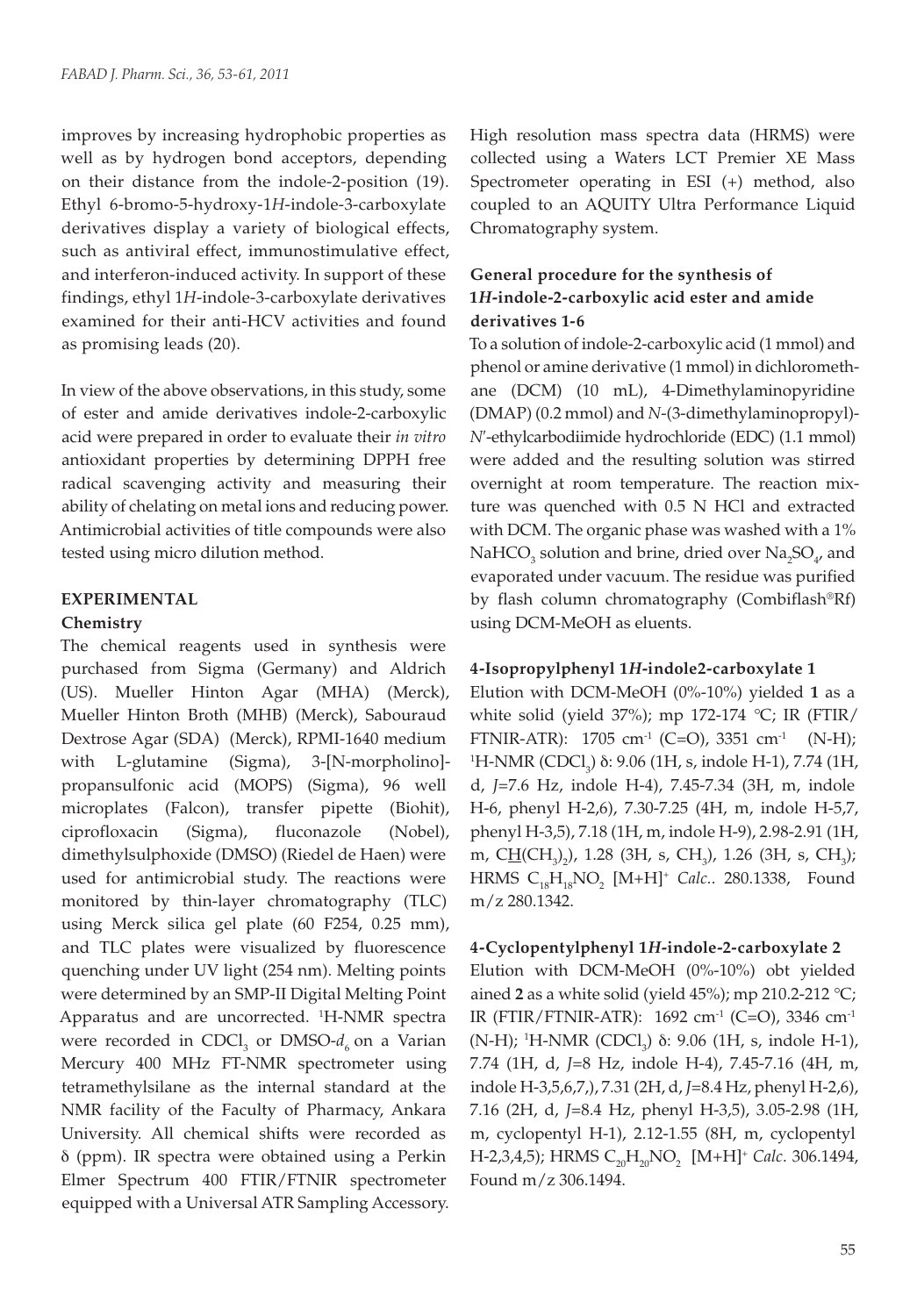## *N***-Cyclopropyl-1***H***-indole-2-carboxamide 3**

Elution with DCM-MeOH (0%-10%) yielded **3** as a white solid (yield 63%); mp 199-201 *°*C; IR (FTIR/ FTNIR-ATR): 1614 cm<sup>-1</sup> (C=O), 3279 cm<sup>-1</sup> (N-H); <sup>1</sup>H-NMR (CDCl<sub>3</sub>) δ: 9.45 (1H, s, indole H-1), 7.63 (1H, d, *J*=8.4 Hz, indole H-4), 7.45 (1H, m, indole H-7), 7.30-6.79 (3H, m, indole H-3,5,6,), 6.35 (1H, s, NH), 2.92 (1H, m, cyclopropyl H-1), 0.93-0.66 (4H, m, cyclopropyl H-2,3). HRMS C<sub>12</sub>H<sub>13</sub>N<sub>2</sub>O [M+H]<sup>+</sup> *Calc*. 201.1028, Found m/z 201.1027.

### *N***-Cyclohexyl-1***H***-indole-2-carboxamide 4**

Elution with DCM-MeOH (0%-10%) yielded **4** as a white solid (yield 65%); mp 232-234 *°*C; IR (FTIR/ FTNIR-ATR):  $1616 \text{ cm}^{-1}$  (C=O),  $3237 \text{ cm}^{-1}$  (N-H); <sup>1</sup>H-NMR (CDCl<sub>3</sub>) δ: 9.41 (1H, s, indole H-1), 7.40 (1H, d, *J*=7.6 Hz, indole H-4), 7.39 (1H, d, *J*=8 Hz, indole H-7), 7.28 (1H, t, *J*=7.2 Hz, indole H-6), 7.13 (1H, t, *J*=7.2 Hz, indole H-5), 6.81 (1H, m, indole H-3), 6.04 (1H, d, J=7.6 Hz, NH), 4.04 (1H, m, cyclohexyl H-1), 2.08-1.18 (10H, m, cyclohexyl H-2,3,4,5,6); HRMS C15H19N2 O [M+H]+ *Calc*. 243.1497, Found m/z 243.1496.

### *N***-Benzyl-1***H***-indole-2-carboxamide 5**

Elution with DCM-MeOH (0%-10%) yielded **5** as a white solid (yield 52%); mp 233.5-235 *°*C; IR (FTIR/ FTNIR-ATR):  $1628 \text{ cm}^{-1}$  (C=O),  $3259-3417 \text{ cm}^{-1}$  (N-H). <sup>1</sup>H-NMR (DMSO-d<sub>6</sub>) δ: 11.58 (1H, s, indole H-1), 9.01 (1H, t, *J*=6 Hz, NH), 7.58 (1H, d, *J*=8 Hz, indole H-4), 7.41 (1H, d, *J*=8.4 Hz, indole H-7), 7.32 (3H, m, indole H-3,5,6,), 7.24 (2H, m, benzyl H-2,6), 7.17 (2H, m, benzyl H-3,5), 7.00 (1H, m, benzyl H-4), 4.49 (2H, d, J=6 Hz, CH<sub>2</sub>); HRMS C<sub>16</sub>H<sub>15</sub>N<sub>2</sub>O [M+H]<sup>+</sup> Calc. 251.1184, Found m/z 251.1191.

### *N***-(4-Methoxybenzyl)-1***H***-indole-2-carboxamide 6**

Elution with DCM-MeOH (0%-10%) yielded **6** as a white solid (yield 55%); mp 226-228 *°*C; IR (FTIR/ FTNIR-ATR): 1617 cm-1 (C=O), 3271-3412 cm-1 (N-H). <sup>1</sup>H-NMR (CDCl<sub>3</sub>) δ: 9.42 (1H, s, indole H-1), 7.62 (1H, d, *J*=8 Hz, indole H-4), 7.43 (1H, d, *J*=8 Hz, indole H-7), 7.31-7.29 (2H, d, *J*=8.8 Hz, benzyl H-2,6), 7.15 (2H, m, indole H-5,6), 6.90 (2H, d, *J*=8.4 Hz, benzyl H-3,5), 6.82 (1H, s, indole H-3), 6.43 (1H, s, NH), 4.62 (2H, d, J=5.2 Hz, CH<sub>2</sub>), 3.80 (3H, s, OCH<sub>3</sub>). HRMS C<sub>17</sub>H<sub>17</sub>N<sub>2</sub>O<sub>2</sub> [M+H]+ *Calc.* 281.1290, Found m/z 281.1291.

# **BIOLOGICAL STUDIES**

# *In vitro* **antioxidant activity**

## **DPPH radical scavenging assay**

Sweeping effects of synthesized ester and amid derivaties on DPPH free radicals were measured through 2,2-diphenyl-1-picrylhydrazyl stable radical's capability of removing the violet/purple color. DPPH assay was performed using test compounds as previously described (21). DPPH reacts with antioxidant compounds. It is reduced, and then its deep violet color in methanol bleached to yellow, showing a significant decrease in absorption at 517 nm.

According to the literature, DPPH  $(4x10<sup>-4</sup> M)$  was prepared fresh. Test samples (50-200 µg/ml) were dissolved in methanol and mixed with methanol solutions of DPPH in 96-well plates (each well contains 100 µl test sample and 100 µl DPPH solution). After a 30 min incubation period at room temperature, the absorbance was read against a blank at 517 nm. BHT (50-200 µg/ml) was used as a reference compound. Tests were carried out in triplicate (21). Free radical DPPH inhibition in percentage and was calculated using following equation.  $A_0$  = the absorbance of the control;  $A_1$  = the absorbance of the sample.

Free radical DPPH inhibition (%) =  $[(A_0 - A_1 / A_0)]$  $\times$  100]

### **Ferric ion (Fe2+) chelating activity**

Ferrous ion  $(Fe^{2+})$  chelating activity was determined by inhibiting ferrous–ferrozine complex formation after treatment of test material with ferrous ion (Fe<sup>2+</sup>).

Various concentrations of synthesized compounds **1-6** (50-200 µg/ml ) in methanol were added to a solution of 2 mM  $FeCl<sub>2</sub>$  (10  $\mu$ L) 96 well plate. The reaction was initiated by adding 5 mM ferrozine (3,2-(pyridyl)-5,6-bis(4-phenylsulfonicacid)-1,2,4 tirazine) (20 µL) to methanol. Then, the mixture was shaken vigorously at room temperature for 10 min. Absorbance of the solution was then measured spectrophotometrically at 562 nm. All experiments were performed in triplicate. The percentage ferrous ion chelating effects of the compounds (**1-6**) and standard compound EDTA (50-200 µg/ml) were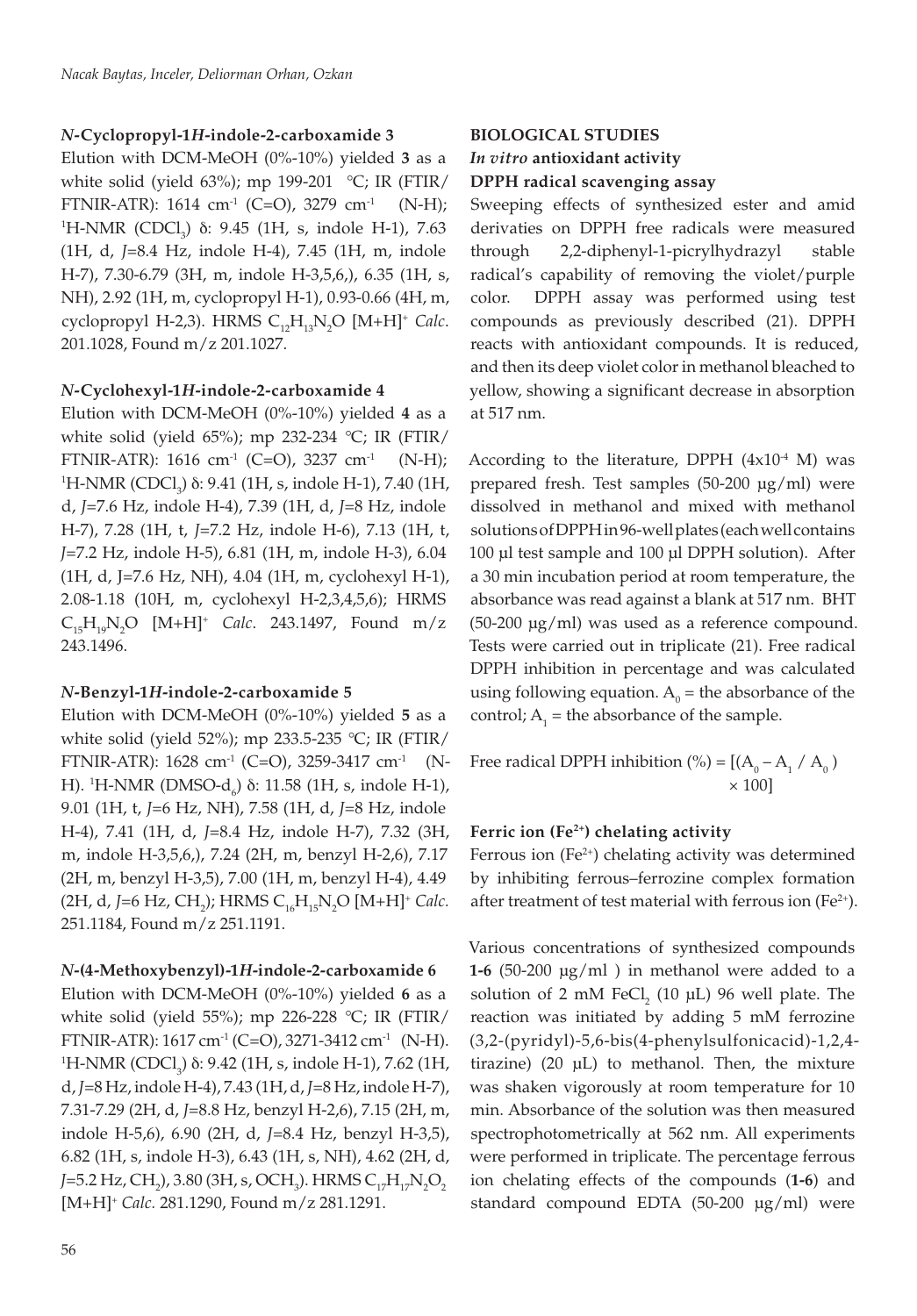calculated using the following equation. AC is the absorbance of the control  $(FeCl<sub>2</sub>$  and ferrozine) and AS is the absorbance in the presence of the compounds (22).

Ferrous ions chelating effect (%) =  $[1 - (AS/AC)]x$ 100

### **Ferric ion (Fe3+) reducing power**

The reducing capacity for a compound can be measured by the direct reduction of  $Fe[$ (CN)<sub>6</sub> $]$ <sup>3</sup> to Fe[ $(CN)6$ ]<sup>2</sup>. Free Fe<sup>3+</sup> addition to the reduced product leads to a formation of the intense Perl's Prussian blue complex  $(Fe_4[Fe(CN)_6]_3)$ , which has strong absorbance at 700 nm. To 50 µl solution of various concentrations of synthesized compounds **1-6** in distilled water, 50 µl sodium phosphate buffer (0,2 M, pH 6.6) and 50 µl potassium ferricyanide  $[K<sub>3</sub>Fe(CN)<sub>6</sub>]$  (%1) were added, and the mixture was incubated at 50 °C for 20 minutes. After incubation period, the reaction mixture was acidified with 50 µl trichloroacetic acid (10%). After adding 10  $\mu$ l FeCl<sub>3</sub>, this solution, was incubated at 50 °C for another 10 minutes. The absorbance was measured at 700 nm in a spectrophotometer. The values were expressed as absorbance. High absorbance indicates high reducing power ability. BHT was used as reference compound. All experiments were performed in triplicate (23, 24).

### **Microobiology**

*Pseudomonas aeruginosa* ATCC 27853 (American Type Culture Collection), *E. coli* ATCC 25922, *S. aureus* ATCC 29213, *Enterococcus faecalis* ATCC 29212, *Candida albicans* ATCC 10231, *C. parapsilosis* ATCC 90018 were included in the study.

Standard powders of ciprofloxacin and fluconazole were obtained from the manufacturers. Stock solutions were dissolved in distilled water (ciprofloxacin and fluconazole). All bacterial isolates were subcultured in MHA plates and incubated overnight at 37 ° C and all Candida isolates were subcultured in SDA plates at 35 ° C for 24-48 h. The microorganisms were passaged at least twice to ensure purity and viability.

The solution of the new synthesized compounds and standard drugs were prepared at 512, 256, 128, 64, 32, 16, 8, 4, 2, 1 µg/mL concentrations, at 8, 4, 2, 1, 0.5, 0.25, 0.125, 0.0625, 0.031, 0.015, 0.0075 µg/mL concentrations in the wells of microplates by diluting in MHB, respectively.

Bacterial susceptibility testing was performed according to the guidelines of Clinical and Laboratory Standards Institute (CLSI) M100-S16 (25). The bacterial suspensions used for inoculation were prepared at 105 cfu/mL by diluting fresh cultures at MacFarland 0.5 density (10<sup>7</sup>cfu/mL). Suspensions of the bacteria at  $10^5$  cfu/ml concentration were inoculated to the twofold diluted solution of the compounds. There were  $10<sup>4</sup>$  cfu/mL bacteria in the wells after inoculations. MHB was used for diluting the bacterial suspension and for twofold dilution of the compound. DMSO, pure microorganisms and pure media were used as control wells. A 10 µl bacteria inoculum was added to each well of the microdilution trays. The trays were incubated at  $37 \,^{\circ}\text{C}$  in a humid chamber and MIC endpoints were read after 24 h of incubation. All organisms were tested in triplicate in each run of experiments. The lowest concentration of the compound that completely inhibits macroscopic growth was determined and minimum inhibitory concentrations. (MICs) were noted.

All Candida isolates were subcultured in SDA plates, and incubated at  $35\,^{\circ}$ C for 24-48 h prior to antifungal susceptibility testing, and passaged at least twice to ensure purity and viability. Susceptibility testing was performed in RPMI-1640 medium with L-glutamine buffered pH 7 with MOPS and culture suspensions were prepared through the guideline of CLSI M27-A (26). The yeast suspensions used for inoculation were prepared at  $10<sup>4</sup>$  cfu/ml by diluting fresh cultures at MacFarland  $0.5$  density  $(10^6 \text{ cfu/mL})$ . Suspensions of the yeast at  $10^4$  cfu/mL concentration were inoculated to twofold diluted solution of the compounds. There were  $10<sup>3</sup>$  cfu/mL bacteria in the wells after inoculations. A 10 µL yeast inoculum was added to each well of the microdilution trays. The trays were incubated at 35  $\mathrm{C}$  in a humid chamber and MIC endpoints were read after 48 h of incubation. All organisms were tested in triplicate in each run of experiments. The lowest concentration of the compound that completely inhibits macroscopic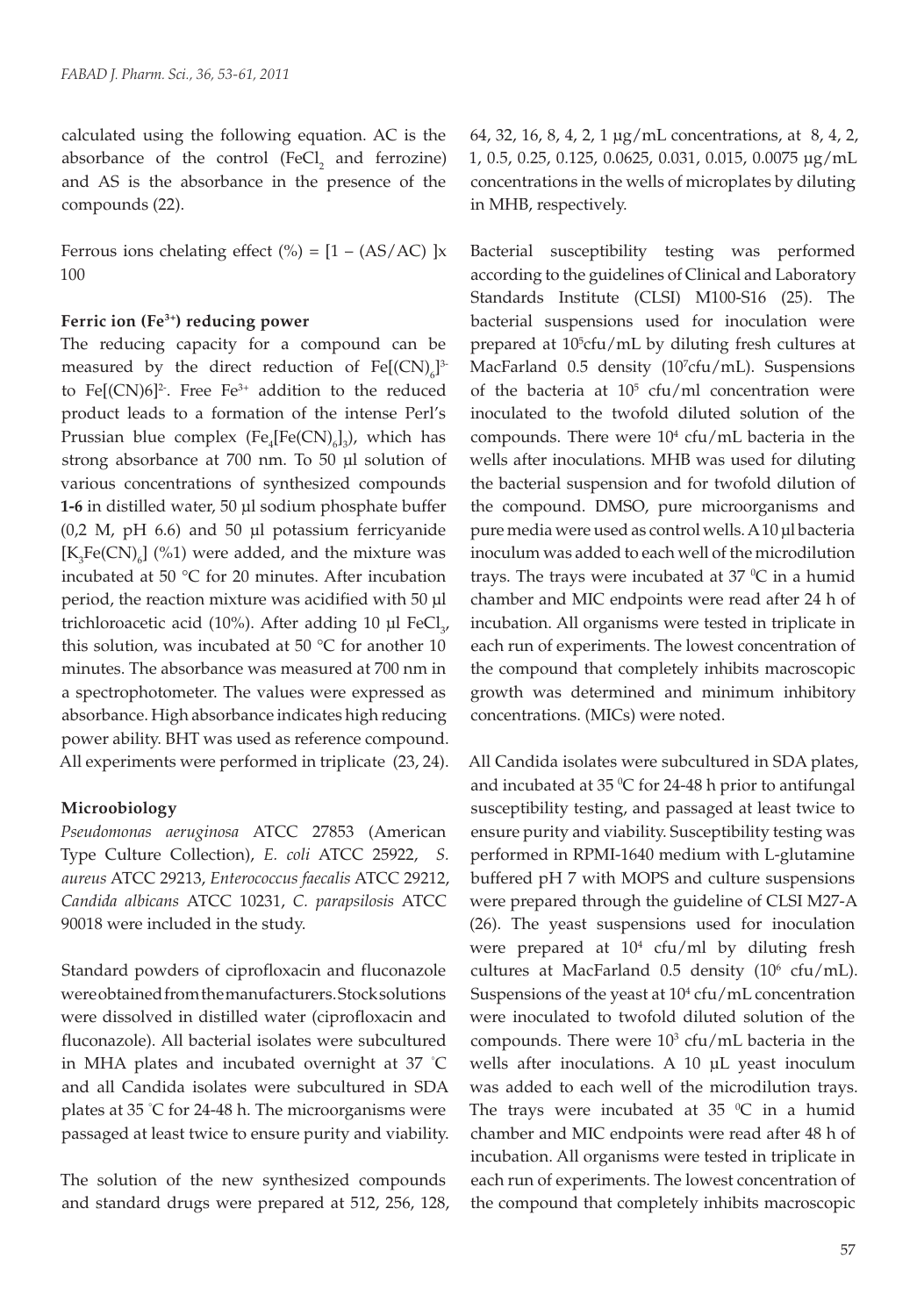growth was determined and minimum inhibitory concentrations (MICs) were reported in Table 2.

### **RESULTS AND DISCUSSIONS Chemistry**

The desired ester and amide derivatives of indole-2 carboxylic acid were prepared in a one-pot synthetic procedure as shown in the Scheme. Treatment of indole-2-carboxylic acid with the appropriate phenol or amine derivatives in the presence of EDCI as the carboxyl group activator and DMAP afforded the desired products **1-6** in 37-65% yields. Chemical structures of these compounds were elucidated by their elemental analysis, IR, HRMS and 1 H-NMR spectral data. The IR spectra of 1*H*-indole-2 carboxylic acid ester and amide derivatives exhibited characteristic strong absorption bands for carbonyl group at  $1614-1705$  cm<sup>-1</sup>, and N-H stretching bands at 3417-3237 cm-1.

The 1 H-NMR spectra of compounds **1-6** displayed a singlet due to indole H-1 proton in the δ 11.58-9.06 ppm range showing the integration for one proton. In the 1 H-NMR spectra of compounds, signals of indole H-4 proton was observed as doublet in the δ 7.74-7.40 ppm range. In the <sup>1</sup>H-NMR spectra of amide derivatives **3**-**6**, signals of NH proton was detected in the δ 9.01-6.04 ppm range. Further spectroscopic details of these compounds are presented in the experimental part.



**Scheme 1.** Synthetic pathway for the synthesis of the target ester and amide derivatives.

# **PHARMACOLOGY**

### *In vitro* **antioxidant activity**

In the present study, the antioxidant and radical scavenging effects of the synthesized compounds (**1-6**) were determined in vitro with different bioanalytical methodologies. The antioxidant and radical scavenging activities of the compounds were compared with BHT, or EDTA according to test applied. These comparisons were performed using a series of in vitro tests including DPPH radical scavenging activity, reducing power  $(Fe^{3+}-Fe^{2+})$ transformation) and metal chelating on ferrous ion  $(Fe<sup>2+</sup>)$  activities (Table 1).

The scavenging effects of synthesized compounds on DPPH radical were presented in Table 1. Preliminary screenings of title compounds were performed at different concentrations to determine scavenging effects on the DPPH. Although the scavenging rates were not very pronounced, the compounds **5** and **6** demonstrated scavenging effect in the range of 2-7%. The rest of the compounds had no effect on DPPH radical.

The reducing power associated with antioxidant activity reflects the electron donating capacity of bioactive compounds. As can be seen in Table 1, all the synthesized compounds (**1-6**) have powerful Fe3+ reducing abilities. Especially, compound **5** and **6** (*N*-benzyl and *N*-(4-methoxybenzyl)-1*H*-indole-2-carboxamide derivatives, respectively) showed excellent reducing power at 200, 150, 100 and 50 μg/ ml concentrations as compared to BHT.

Ferrous ions (Fe<sup>2+</sup> and Fe<sup>3+</sup>) constitute the most effective pro-oxidants in food and biological systems. Removal of free iron ions from circulation is a promising approach to prevent oxidative stress-induced diseases. Ferrous chelation exhibits important antioxidative effects by delaying metalcatalyzed oxidation. Ferrous ion  $(Fe^{2+})$  chelating activity was determined and results were shown in Table 1. All tested compounds **1-6** showed excellent metal chelating activity at 200, 150, 100 and 50 μg/ ml concentrations as compared to EDTA. Especially, all of them had marked metal chelating activities 150, 100 and 50 μg/ml concentrations than EDTA which has not showed activity at those concentrations.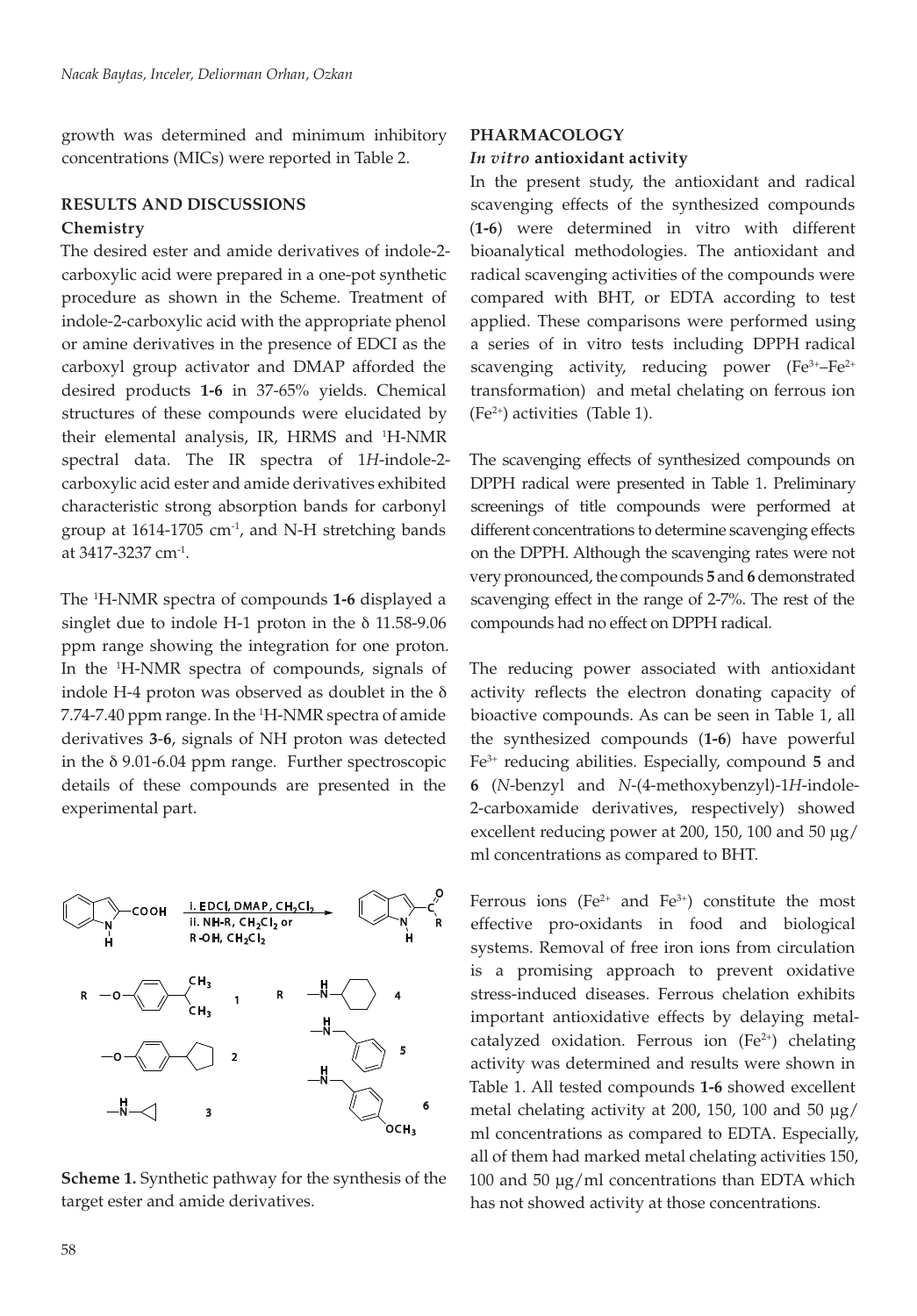| Table 1. Antioxidant properties of title compounds. |  |
|-----------------------------------------------------|--|
|-----------------------------------------------------|--|

| Compound                                                                              | <b>DPPH</b> radical<br>scavenging capacity<br>(Inhibition %)                 | Chelating activity on metal<br>ions %                                        | Reducing power                                                               |  |
|---------------------------------------------------------------------------------------|------------------------------------------------------------------------------|------------------------------------------------------------------------------|------------------------------------------------------------------------------|--|
| $\mathbf{1}$<br>$200 \mu g/ml$<br>$150 \mu g/ml$<br>$100 \mu g/ml$<br>$50 \mu g/ml$   |                                                                              | $53.62 \pm 1.62$<br>29.85±2.46<br>$32.06 \pm 3.23$<br>$22.23 \pm 0.08$       | $0.519 + 0.05$<br>$0.488 + 0.03$<br>$0.659 \pm 0.02$<br>$0.387 + 0.02$       |  |
| $\overline{2}$<br>$200 \mu g/ml$<br>$150 \mu g/ml$<br>$100 \mu g/ml$<br>$50 \mu g/ml$ |                                                                              | 57.16±0.90<br>$19.29 \pm 2.99$<br>$16.98 \pm 0.72$                           | $0.218 + 0.01$<br>$0.178 \pm 0.01$<br>$0.150+0.02$<br>$0.105 \pm 0.01$       |  |
| 3<br>$200 \mu g/ml$<br>$150 \mu g/ml$<br>$100 \mu g/ml$<br>$50 \mu g/ml$              |                                                                              | $55.15 \pm 2.07$<br>$47.02 \pm 3.64$<br>$38.10 \pm 1.00$<br>$15.07 \pm 2.02$ | $0.185 \pm 0.01$<br>$0.158 + 0.01$<br>$0.146 \pm 0.02$<br>$0.063 \pm 0.01$   |  |
| $\overline{4}$<br>$200 \mu g/ml$<br>$150 \mu g/ml$<br>$100 \mu g/ml$<br>$50 \mu g/ml$ |                                                                              | 58.72±3.99<br>$29.00 \pm 3.37$<br>$5.28 \pm 1.18$                            | $0.226 \pm 0.02$<br>$0.217 + 0.01$<br>$0.302 \pm 0.07$<br>$0.091 \pm 0.01$   |  |
| 5<br>$200 \mu g/ml$<br>$150 \mu g/ml$<br>$100 \mu g/ml$<br>$50 \mu g/ml$              | $5.45 \pm 0.75$<br>$7.13 \pm 1.23$<br>$3.74 \pm 0.01$<br>$\overline{a}$      | 38.43±3.79<br>$48.54 \pm 3.31$<br>$17.07 \pm 1.99$<br>$13.84 \pm 2.70$       | $0.974 \pm 0.26$<br>$0.861 \pm 0.16$<br>$0.774 \pm 0.15$<br>$0.578 + 0.08$   |  |
| 6<br>$200 \mu g/ml$<br>$150 \mu g/ml$<br>$100 \mu g/ml$<br>$50 \mu g/ml$              | $7.07 \pm 0.70$<br>$5.70 \pm 0.18$<br>$3.16 \pm 0.40$<br>$2.94 \pm 0.97$     | $56.91 \pm 4.59$<br>$50.53 \pm 5.09$<br>$51.07 \pm 1.12$<br>$9.73 \pm 2.77$  | $1.073 \pm 0.08$<br>$0.947 \pm 0.09$<br>$0.951 \pm 0.01$<br>$0.932 \pm 0.03$ |  |
| <b>BHT</b><br>$200 \mu g/ml$<br>$150 \mu g/ml$<br>$100 \mu g/ml$<br>$50 \mu g/ml$     | $95.41 \pm 0.40$<br>$95.23 \pm 0.08$<br>$93.76 \pm 0.36$<br>$80.08 \pm 0.62$ | NT<br>NT<br>NT<br>$\mathop{\rm NT}\nolimits$                                 | $0.998 \pm 0.10$<br>$0.849 \pm 0.14$<br>$0.679 \pm 0.08$<br>$0.652 \pm 0.03$ |  |
| <b>EDTA</b><br>$200 \mu g/ml$<br>$150 \mu g/ml$<br>$100 \mu g/ml$<br>$50 \mu g/ml$    | NT<br>NT<br>NT<br>NT                                                         | $6.24 \pm 0.19$                                                              | NT<br>NT<br>NT<br>NT                                                         |  |

NT: Not tested, -: No Activity

### **Antimicrobial Activity**

All the new synthesized derivatives were assayed *in vitro* for antimicrobial activity against two Grampositive, two Gram-negative bacterial strains and two *Candida* strains. The MIC values were determined by a microdilution method in MHB and RPMI-1640 medium for the antibacterial and antifungal assays, respectively. According to the data (Table 2), all the compounds were inactive against *E.coli, P. aeruginosa*  and *S. aureus*. Compound **2** was found the most active derivative against *E. faecalis*. Compound **2** also demonstrated significant activity against *C. albicans* with a MIC value of 8 µg/mL. On the other hand, compounds **1, 3, 5** and **6** had noticeable antifungal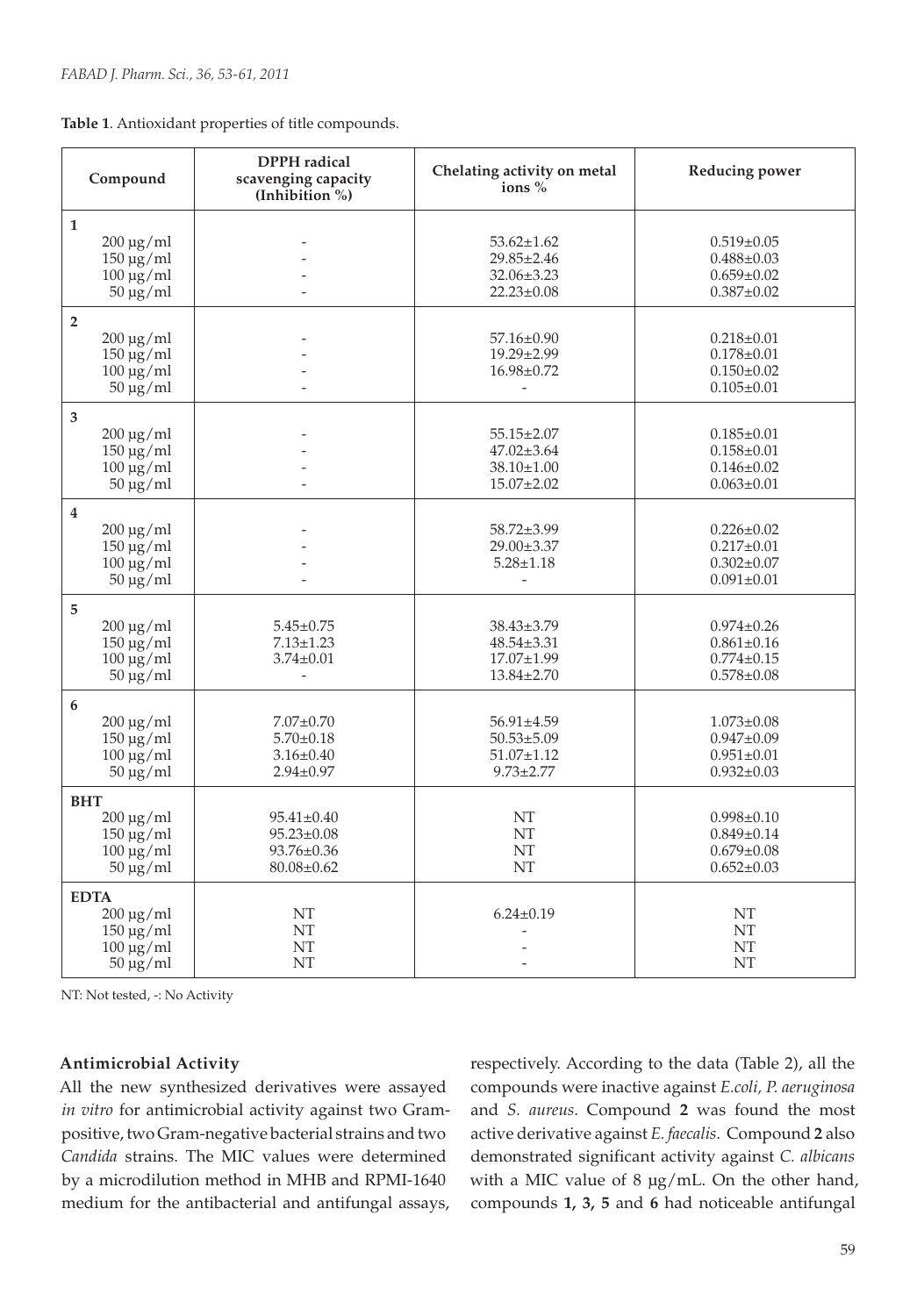| Compound       | E.coli | P. aeruginosa | S. aureus | E. faecalis | C. albicans | C. parapsilosis |
|----------------|--------|---------------|-----------|-------------|-------------|-----------------|
| 1              | 512    | 256           | 256       | 128         | 32          | 64              |
| $\overline{2}$ | 512    | 256           | 256       | 64          | 8           | 256             |
| 3              | 512    | 256           | 512       | 256         | 64          | 256             |
| $\overline{4}$ | 512    | 256           | 512       | 512         | 512         | 512             |
| 5              | 512    | 256           | 512       | 256         | 64          | 128             |
| 6              | 512    | 256           | 512       | 128         | 32          | 128             |
| Ciprofloxacin  | 0.0075 | 0.25          | 0.125     | 0.5         |             |                 |
| Fluconazole    | -      |               |           |             | 1           |                 |

**Table 2**. Antimicrobial activities of title compounds (µg/mL).

activities against *Candida* strains especially *C. albicans (MIC for 1 and 6, 32; for 3 and 5, 64* µg/mL). Compound **1** also demonstrated moderate activity against *C. parapsilosis* with a MIC value of 64 µg/mL.

### **CONCLUSION**

The synthesis of ester and amide derivatives of indole-2-carboxylic acid was described along with their preliminary evaluation as potential antioxidant and antimicrobial agents. According to the results the synthesized compounds **1-6** had effective antioxidant power. All compounds showed excellent metal chelating activity as compared to EDTA. Compound **5** and **6** were exhibited very strong reducing power. Furthermore, antimicrobial evaluation of the presented structures against Gram-positive bacteria *E. faecalis* and fungi *C. albicans* are encouraging since compound **2** demonstrated potent antifungal properties. Further studies with these types of compounds are under ongoing investigation in our laboratory.

### **ACKNOWLEDGEMENTS**

*This investigation was supported by Scientific Research Grant* 02/2010-36*, awarded by Gazi University BAP.*

### **REFERENCES**

- 1. Dawn BM, Allan DM, Colleen MS. Basic Biochemistry A Clinical Approach. Baltimore, Maryland, Lippinkot Williams&Wilkins (1996).
- 2. Akkus İ. Serbest Radikaller ve Fizyopatolojik Etkileri. Konya, Mimoza Yayınları (1995).
- 3. Tietz NW. Clinikal Guide to Laboratory Tests.

Philadelphia, Pennsylvania, W.B. Saunders Company (1995).

- 4. Burtis CA, Ashwood ER, Tietz NW. Textbook of Clinical Chemistry. Philadelphia, Pennsylvania, W.B. Saunders Company (1999).
- 5. Saracoglu N. Functionalization of indole and pyrrole cores via Michael-type additions. *Top Heterocycl Chem* 11: 1-61 (2007).
- 6. Suzen S. Antioxidant Activities of Synthetic Indole derivatives and possible activity Mechanism. *Top Heterocycl Chem* 11: 145-178 (2007).
- 7. Antosiewicz J, Damiani E, Jassem W, Wozniak M, Orena M, Greci L. Influence of structure on the antioxidant activity of indolinic nitroxide radicals. *Free Rad Biol Med* 22: 249-255 (1997).
- 8. Dong Y, Venkatachalam TK, Narla RK, Trieu VN, Sudbeck EA, Uckun FM. Antioxid ant function of phenethyl-5-bromo-pyridyl thiourea compounds with potent anti-HIV activity. *Bioorg Med Chem Lett* 10: 87-90 (2000).
- 9. Olgen S, Coban T. Synthesis and antioxidant properties of novel N-substituted indole-2 carboxamide and indole-3-acetamide derivatives. *Arch Pharm* 335: 331-338 (2002).
- 10. Olgen S, Coban T. Antioxidant evaluations of novel N-H and N-substituted indole esters. *Biol Pharm Bull* 26: 736-738 (2003).
- 11. Suzen S, Bozkaya P, Coban T, Nebioglu D. Investigation of the in vitro antioxidant behaviour of some 2-phenylindole derivatives: discussion on possible antioxidant mechanisms